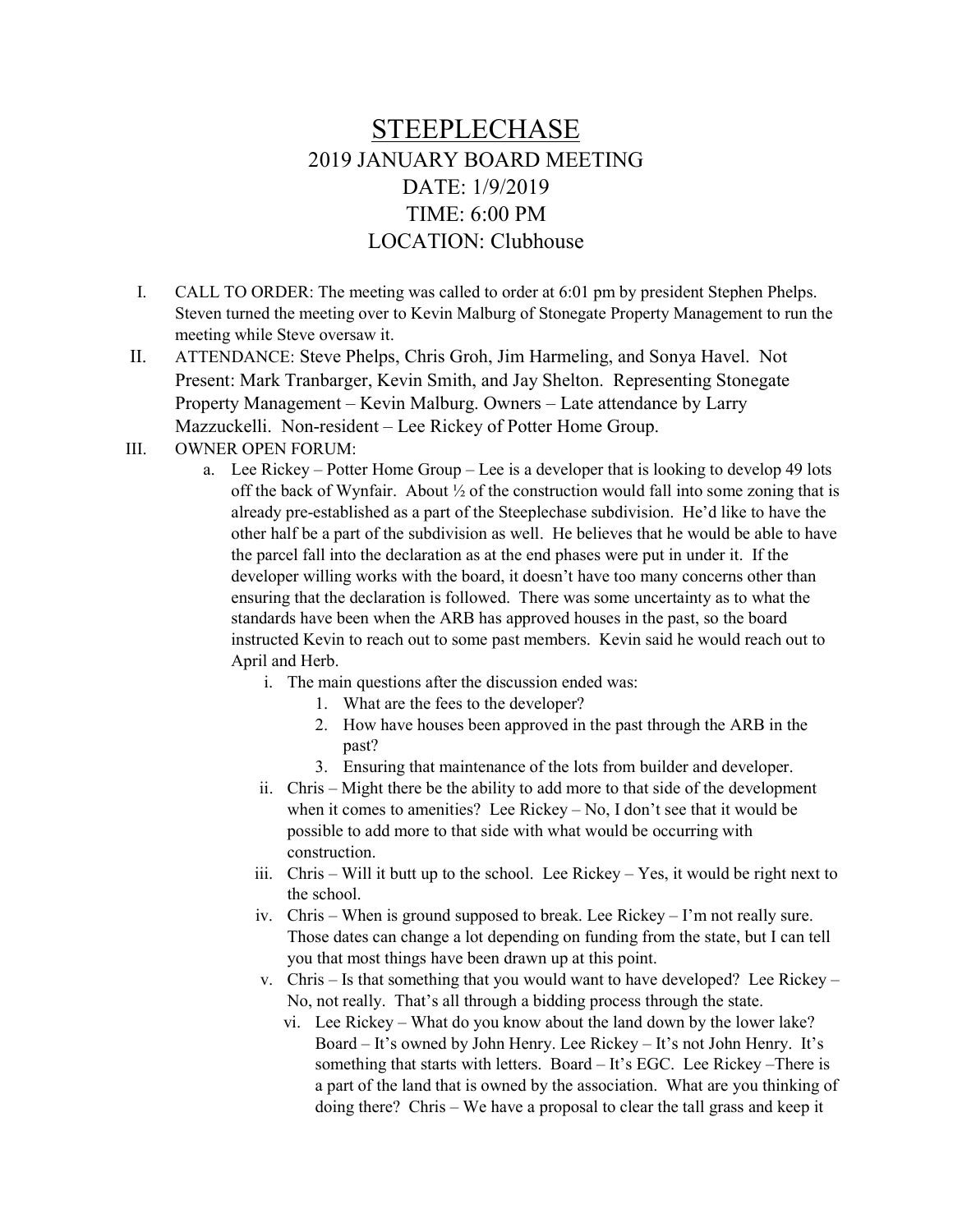clear. Possibly putting something down in that area that might be some seating, soccer fields or something else. Lee Rickey – I'm working to possibly purchase that area from EGC and put some houses there. It's not high on the list of things to get done at this time.

- IV. APPROVAL OF THE PREVIOUS BOARD MEETING MINUTES: Kevin asked the board to ensure they reviewed the minutes and that it was reflective of what they remembered from the meeting. Chris motioned to approve, and Jim seconded the motion. The motion carried unanimously.
- V. MANAGEMENT REPORT
	- a. Last Month's Financials
		- i. ii. Current Account Balances
			- 1. Operating Account -\$48,129.22
			- 2. Prepaid \$28,715.30
				- a. Operating-Prepaid  $= $19,413.92$
			- 3. Reserve Account-\$48,723.46
			- 4. 4 CDs at Victory Bank
				- a. Victory 6 Month \$25,204.44 2/27/2019
				- b. Victory 9 Month \$25,410.53 5/27/2019
				- c. Victory 8 Month \$25,204.28 7/27/2019
				- d. Victory 12 Month \$25,410.53 -8/27/2019
		- ii. Review of Delinquent Accounts
			- 1. Current: \$12,533.05
			- 2. Outstanding: \$8,562.75
			- 3. 86 out of 306 paying year in advance \$2,064 going into Bad Debt
	- b. Site Tours
		- i. Touched up wall in Clubhouse There was a wall next to the kitchen that was scuffed up. It had not been there after the December board meeting but showed up during the weekend at some point. Kevin was able to use a magic marker and get rid of it. It'll eventually need touched up.
		- ii. TV remotes now control both TVs Bought a new TV remote for exercise room. Tried to get it down to only one remote for the TV and box, but the code for the cable box did not work on the new remote.
		- iii. Adjusted rubber mat to be parallel with the wall. Put together weight rack on it to help hold it in place.
		- iv. Put CM e-mail on white board of gym for maintenance issues, provided the wifi password and account info, and submitted work orders for leg extension machine, treadmill, and padding replacement for the ab machine and the bench.
		- v. Weights and Medicine Balls purchased and delivered.
		- vi. Tread Mill Kevin looking at 1/3. Exercise and Fitness out there Jan 4 to see if there was anything, they could do outside of the \$300 fix. Kevin saw it today and it looked like it was working pretty well, and they did something to keep the panel more firmly in place.
		- vii. 389 Foxhunt Willing to remove Juniper bush and have replacement plants go in. E-mailed 2 options to owners this past Monday. No response yet. Following up at the end of the week.
		- viii. Installed 2 new shower heads in clubhouse per Tracy's request to make cleaning easier.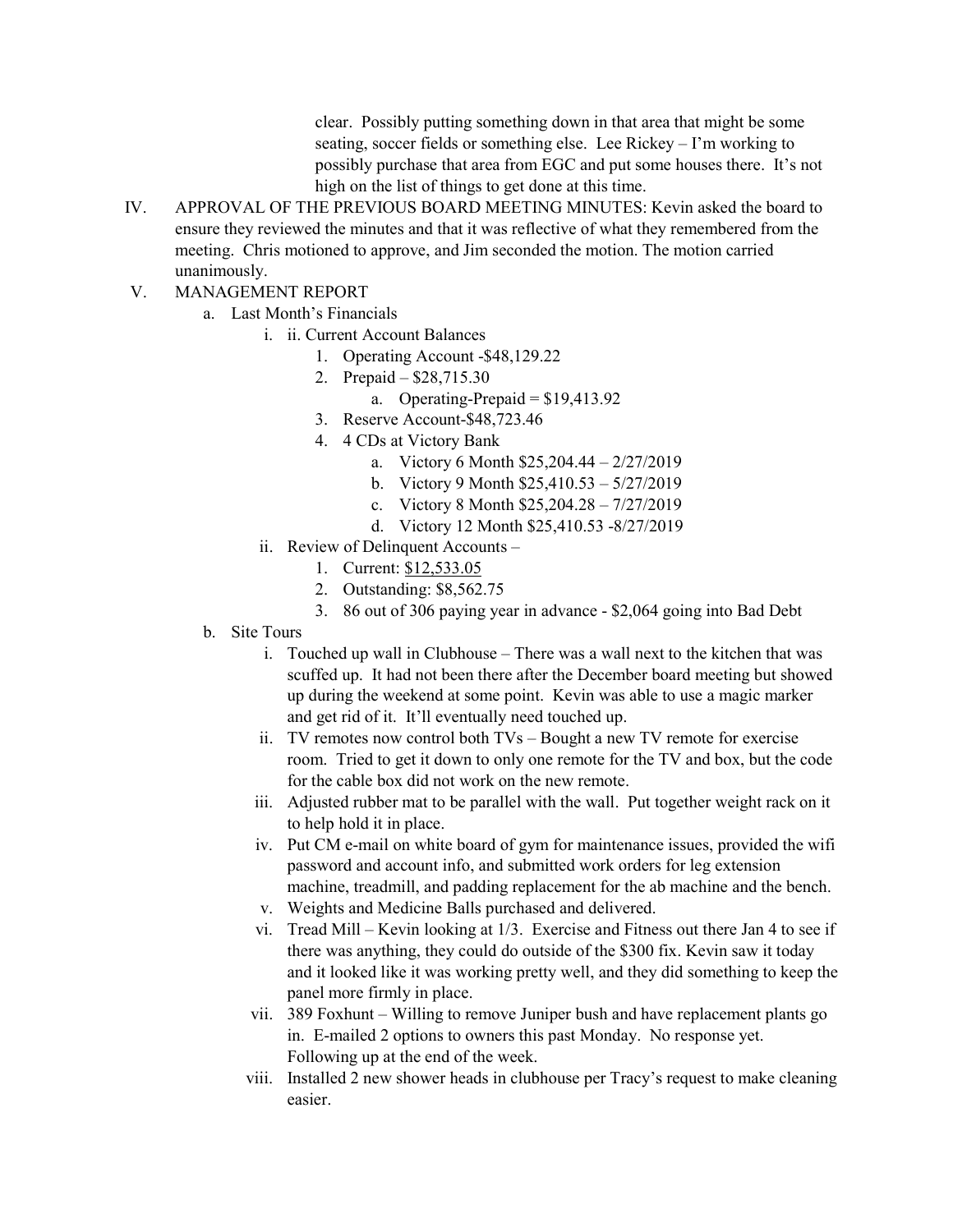- ix. Replaced 3 bulbs in chandeliers and one light bulb over counter Kevin had his ladder with him, so he replaced the three bulbs.
- x. 1 violation letter Easy tree limb cleanup
- xi. Working with city/county regarding a light at Foxhunt/Grand National
- xii. Worked to get quotes for today's meeting.

## VI. OLD BUSINESS:

- a. Playground Equipment Kevin presented the board with three quotes for the playground equipment. The playground equipment is of comparable quality. The difference in the quotes comes down to using rubber mulch, regular mulch, getting rid of sand or not getting rid of sand. The board discussed and desire for the sand to be remove from the pit area. The question came up regarding what it would cost to put a rubberized type of foam you see at other playground areas. Kevin stated that he thought it was pretty expensive since not 1 of the 3 company's quoted or brought it up in conversation. The board decided to table the conversation until a cost could be determined for using rubberized ground for the playground area.
- b. Larry Mazzuckelli raised his hand to be recognized by the board. When recognized he asked why Kevin of Stonegate Property Management was running the meeting. Steve stated that he had called the meeting to order and then asked Kevin to run the meeting while he oversaw how it was run. Larry stated that it was not the correct way to run the meeting and is not what is stated in the Covenants, Conditions and Restrictions (CCR) of Steeplechase. Kevin started to say that he had checked with Joey Fay - when Larry interjected that he didn't believe it was right and he wasn't trying to disrespect Kevin or Stonegate for the work that they do because they might do good work or not, but the meeting is supposed to be presided over by the board president. Kevin stated that he was feeling disrespected because he wasn't even being allowed to explain the rational for why the board is doing this when Larry interrupted him. Larry stated that he was not trying to disrespect anyone that was there. Steve said that he has been on the board of other associations and this is something that is common place for the management of an association to run the meetings. Steve is not allowing Kevin to make decisions from the meetings, just run through what needs to be discussed and try to keep the meeting moving forward. Larry stated that they were not going to change his mind and that what was stated in the CCR is clear. Steven asked Kevin to continue with the meeting. Larry asked if he was just being ignored. Steve said that he appreciated his input on the matter, but he didn't agree. Larry stated that he would continue to bring this matter up.
- c. Clubhouse Playroom Kevin presented the new Icon quote. It had been revamped because there was more remediation that needed to be done than had been anticipated. The good thing was that they did not come back and ask for more in the remediation even though they had to open more wall and treat the area. On top of more drywall and insulation that was needed, there is mortar behind the electrical line that needs replaced, the gutters need to have more of an angle to them, some J-channel replaced, and they offered to put of a shed roof over the electrical to keep the water off it. Kevin said they could get away without the shelter if they wanted too. Since the price had increased a significant some the board wished to have more quotes to compare. Kevin stated would get 2 more quotes.
- d. Christmas Lights Kevin presented a proposal for Christmas lights from A&A lighting. They presented some different options at the entrance and leading up to the clubhouse. Kevin has another quote coming from L&M Lawncare. Kevin has reached out to a few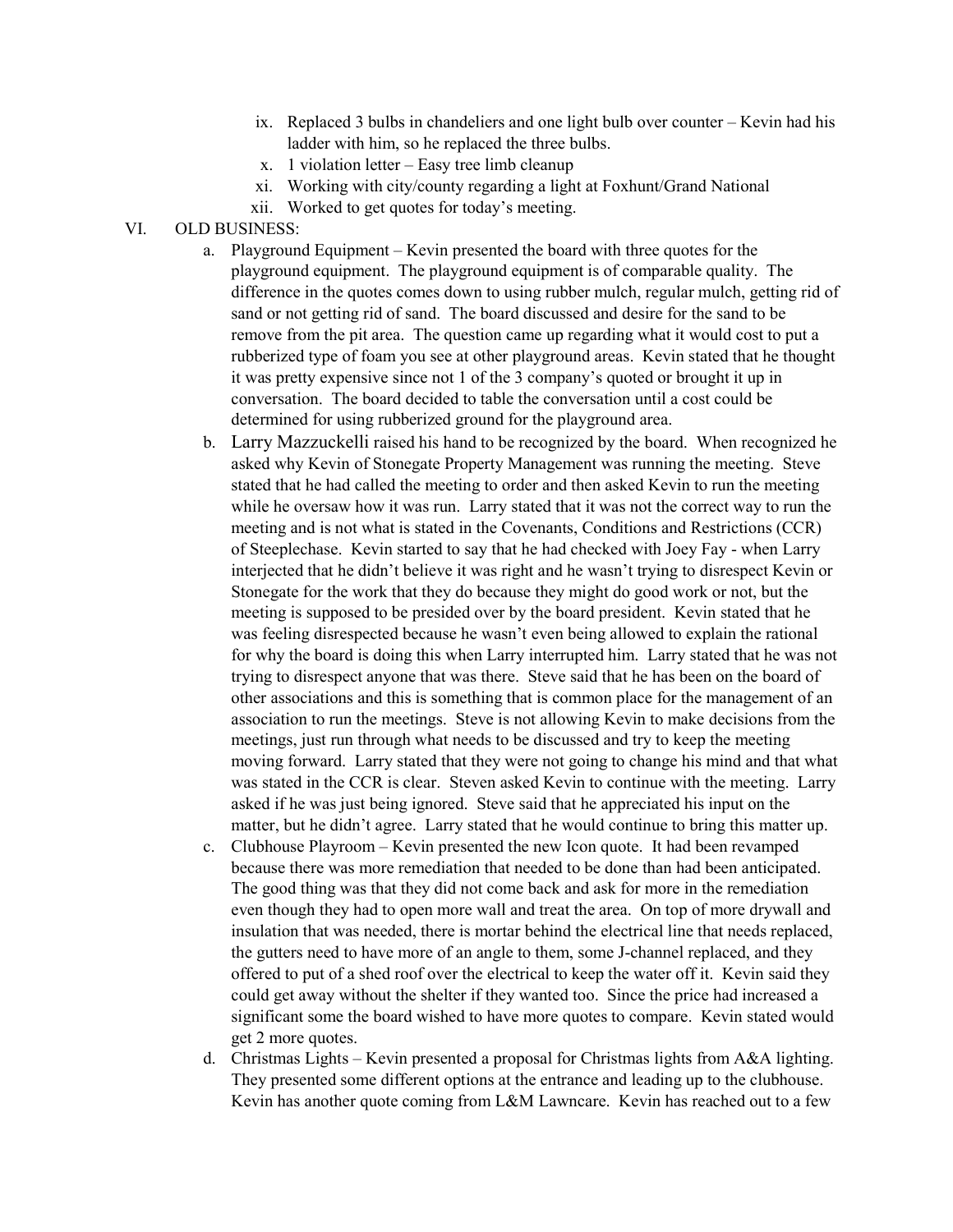other vendors but hasn't been having much success in getting anyone to provide quotes. One vendor in particular stated that they would not provide a quote based on the experience they had with a previous board.

- e. Quote for bush hogging down to lower lake Kevin presented the bush hogging quote to the board from GrassSystems. Chris asked if there were other quotes for the bush hogging. Kevin said he could have moved forward with the quote and got the work done, but since there will be subsequent work to be done to maintain the lower level, is that something the board wants to move forward with knowing the cost of the initial clean. Kevin stated he thought it was a really good price. Larry also agreed that it seemed like a good price. Chris motioned to approve the work and Jim seconded the motion. The board voted unanimously to approve the bushhogging.
- f. Landscaping around gym door The board asked for a couple more quotes for the landscaping around the gym door at the entrance of Steeplechase.
- g. At this point in the meeting Sonya stated she had to get to her next engagement and only had a few minutes left. The board decided to schedule the next meeting and adjourn so they could go into executive board and discuss a concern with a resident.
- h. Insurance quotes/increase
- i. John Henry Lot 221 Dead Ash Tree
- j. Non-Working Street Signs
- k. Monument Replacement Costs 30k for each monument
- l. Reserve Study
- VII. NEW BUSINESS:
	- a. Lake
		- i. Vein Kits
		- ii. Grass Carp
		- iii. Erosion
	- b. Turning off access to gym/pool for delinquent accounts
	- c. Repairs to Easement area Car accident, etc.
	- d. Seating around Pond
	- e. Sign for meetings
	- f. Flag Pole
	- g. Foxhunt and Grand National
	- h. Suggestions for Feb  $27<sup>th</sup>$ , CD coming due
- VIII. SCHEDULING OF NEXT BOARD MEETING: The next Board meeting: suggested at 6 pm on February 13<sup>th</sup>, 2019. The board agreed to this time. Larry inquired if this had been posted. Kevin stated that it had been on the website for 3 weeks with the date and time. Larry said that they had had this conversation before and that it should be posted on the Facebook site for Steeplechase.
	- IX. ADJOURNMENT: Meet was adjourned at 7:50 p.m. and moved into executive meeting

Minutes from the executive meeting for the general public

a. Insurance Quotes/Increases – Kevin presented the three quotes for insurance changes. One came in at 6k, another at 4.5, and the current rate is a little over \$3k. To lower the deductible to 1k would cost \$250 a year. Depending on how often you make a claim would determine how if the \$250 extra per year would be worth it. If you make a claim every 6 years, you don't gain anything. If you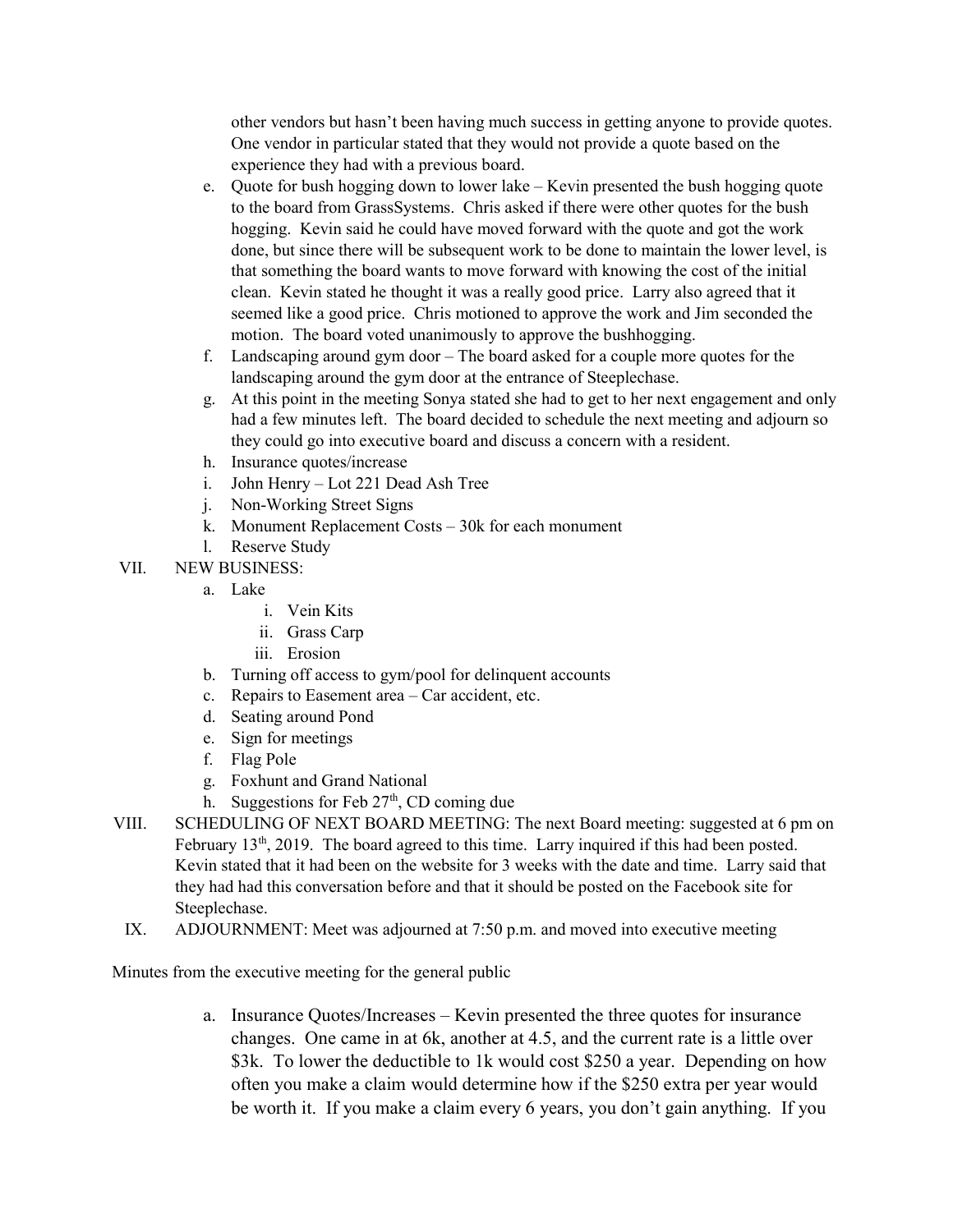are doing too many claims in a short period, your rate will go up and will negate any savings. The board discussed this and decided that one way or the other there didn't seem to be that much of a gain. Chris motioned to keep the insurance the same with no changes. Sonya seconded the motion. The board voted unanimously to keep it the same.

- b. Non-working Street Lights Kevin had reached out to Herb and he stated that he had not heard from Vinney. He had asked if the board wanted to buy anything and Kevin stated that the board first wanted to know how easily it would be to change everything out. The board inquired about how easily it would be to get an electrician to make one work using their own stuff. Kevin stated he would reach out to his vendor and see what he could do.
- c. Monument Replacement Costs It's estimated that the monuments cost 30k on each side of the road way. It would be fair to get a replacement price of about 60k total when construction of the road way occurs. The board inquired as to if that would be for the entire board. Kevin stated that would depend on if the HOA itself put the money into or not. The county will have to negotiate with someone, and it puts the HOA in position to know what they are talking about.
- d. Upper Lake
	- i. Vein Kits These need to be purchased each year to help with the aerators. Kevin stated he has this scheduled as a reminder now to get this done. The board stated it would have been nice if in the contract they had priced that into it. Kevin stated he had gone through it to see if has been included and it was not.
	- ii. Grass Carp at this point have reached their mature age and will only eat to maintain their weight, so they are eating a lot less than young grass carp that want to grow to maturity. To eliminate the adult grass carp is expensive, but the best method. When asked about the past time period it was assumed that it had been over 5 years from the last time grass carp were added to the lake.
	- iii. Kevin talked to Lake doctors about erosion. They had not seen erosion as an issue and explained to Kevin how that would look at the lake. Kevin would keep and eye on the lake for any issues with erosion occurring.
- e. The question had been brought up regarding access to the gym/pool if someone was delinquent. Kevin had seen that in the rules and when it was brought up recently with him, he agreed that is something to get direction on. Kevin inquired if this is still something the board wanted moving forward. The board agreed that it wouldn't be fair for a resident that is not paying for assessments to essentially get free access. Sonya motioned to approve the practice of shutting off access if residents have not paid their fees. Chris seconded the motion. The decision was approved unanimously.
- f. Kevin asked about repairs to the roadway. Kevin knew that there were a lot of concerns regarding people driving too fast and rolling/driving through stop signs. The accident and keeping the damage there at least until the insurance had been